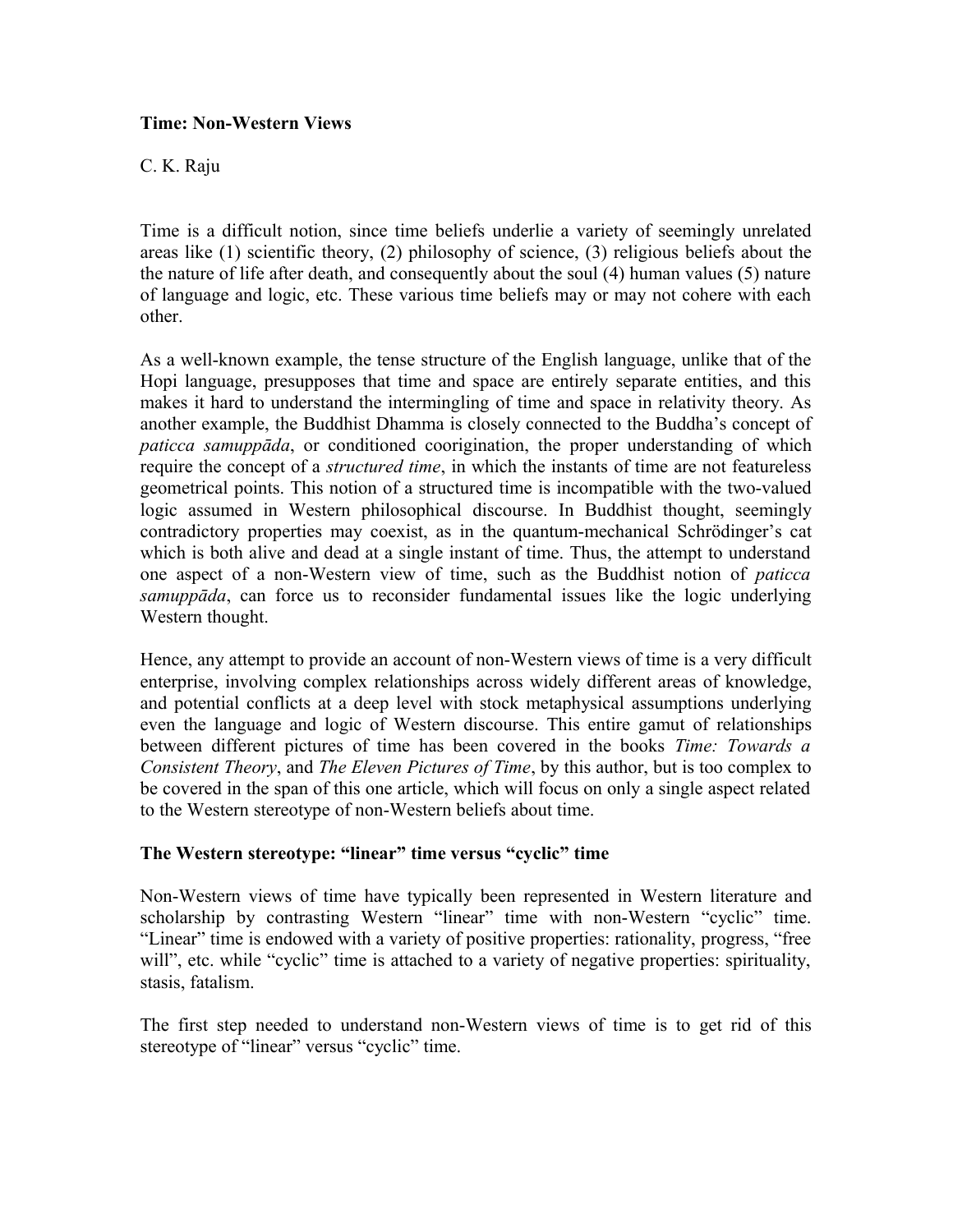For example, the time beliefs underlying scientific theory are not the same as those underlying the philosophy of science, and the two do not cohere, but both can be classified as "linear" time. Thus, scientific theory is today presented in the form of differential equations, such as Newton's laws of motion, or the Hilbert-Einstein equations, or Schrödinger's equation etc. These equations fix the state of the cosmos at any time, once its initial state is known. However, all these equations involve the mathematical notion of a derivative with respect to time—for example, velocity, or the rate of change of position, is the time derivative of position, and acceleration is the rate of change of velocity or the time derivative of velocity. On the existing Western mathematical understanding of the calculus, these derivatives with respect to time force us to suppose that time is a continuum, which can be represented using real numbers. That is, current scientific theory necessarily presupposes that time is like the real line, or that time is *superlinear*.

On the other hand, our reasons for believing in this or that scientific theory are (or ought to be) based on experiments, and this presupposes the belief that one can perform various experiments, the outcomes of which were not all determined beforehand, by the state of the cosmos at some moment in the remote past. That is, the philosophy of science presupposes a *different* belief about time: namely, that the future of the cosmos is a consequence of *human* choices and actions, and not merely of its past state. One does not normally stop to think about such presuppositions because everyday human actions are premised on the same belief that human actions are powerless to change the past ("no use crying over spilt milk") but that they do bring about the future in some small way ("if I don't watch the milk it will boil over"). Thus, the philosophy of science subscribes to the belief in *mundane time*.

These two types of time, superlinear time and mundane time are both "linear", but they are nevertheless incompatible and in conflict with each other. This conflict is a serious matter: for its pits scientific theory against the reasons for regarding it as valid. How is this conflict to be resolved? This would naturally seem to require a correction in one or the other picture of time.

However, the slightest alteration in one's time beliefs can have profound consequences. Changing the picture of time in scientific theory fundamentally changes the *type* of equations used to formulate the models of physics. On the other hand, if one were to believe that the future of the cosmos has already been rigidly determined by its past, there would be little point to human action, and life itself would become meaningless, as in the theory of the Stoics, or in Nietzsche's thought.

Since there are different notions of "linear" time, such as superlinear time and mundane time, which do *not* cohere with each other, so the very category of "linear" time is not meaningful. The category of "cyclic" time is not meaningful for similar reasons.

On the other hand, there need not be any particular conflict between a locally superlinear time, and a globally recurrent cosmos. If the cosmos is restricted to a finite region, like a gas in a box, and evolves deterministically—according to Newtonian mechanics, say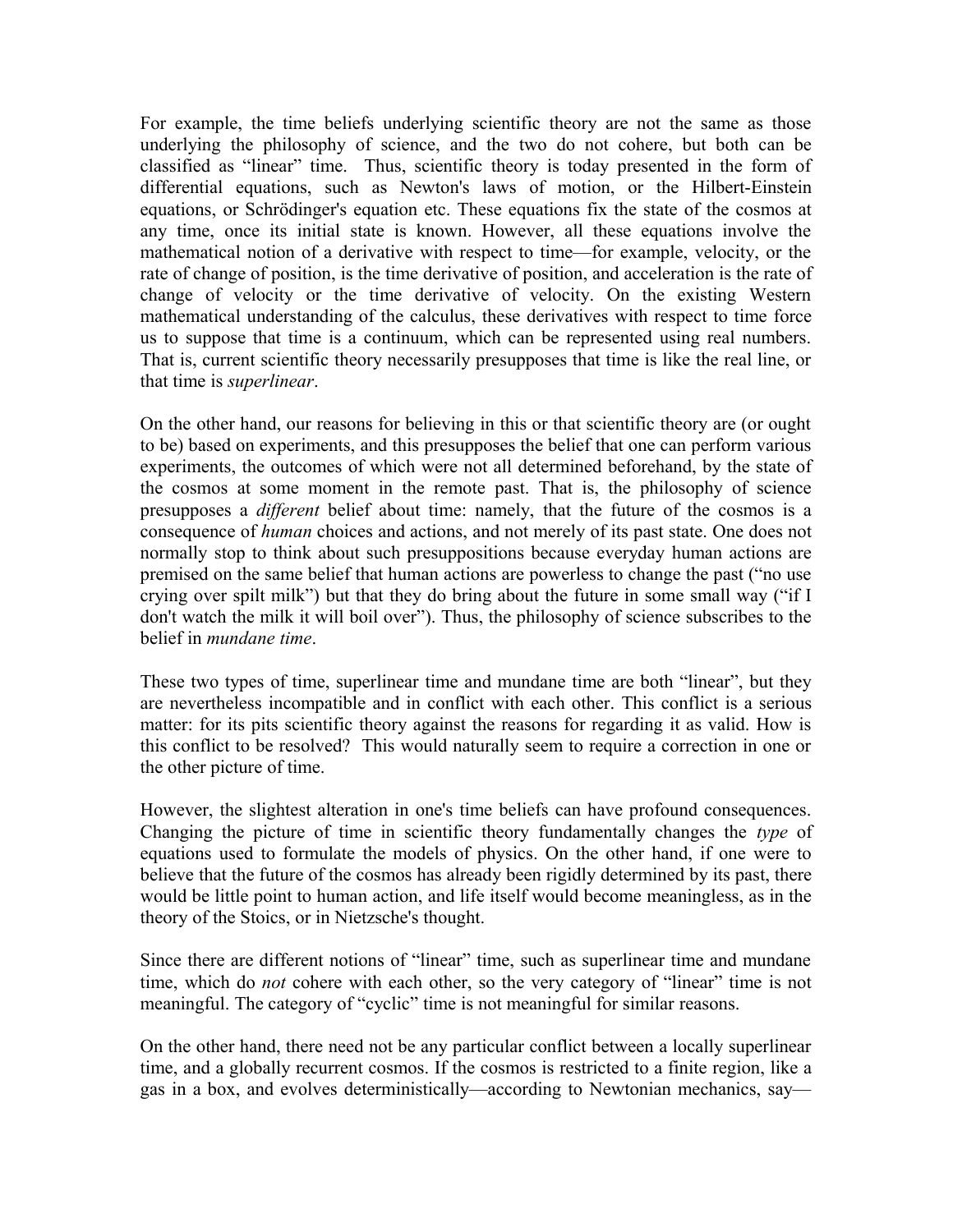then the Poincaré recurrence theorem tells us that, with probability 1 every state of the cosmos *must* repeat to an arbitrary degree of precision, infinitely often. Recurrence would similarly take place even if the cosmos evolves probabilistically rather than deterministically, so long as the future state of the cosmos depends only on its present state, an assumption more precisely formulated in current mathematics as the Markovian assumption for the evolution of a stochastic process. These recurrence theorems assure us that a recurrent cosmos, instead of being in conflict with superlinear time, is a logical consequence of it, under some rather general conditions, such as finiteness. In the above situations of cosmic recurrence, it could be argued that time only *seems* superlinear because the time scale of cyclicity—the recurrence time—may be very large, just as the earth seems flat, although it is round, since it is very large. Thus, a "linear" picture of time, need not be in conflict with a "cyclic" picture of time.

This meaningless dichotomy of "linear" versus "cyclic" time has nevertheless been persistently used in the West to characterize non-Western thought about time. Hence, a non-Western historical perspective on the development of Western time-beliefs is helpful in understanding the origins of this incorrect (but widespread) stereotype about time, and its linkage to religious ideology.

# **Quasi-cyclic time and the soul**

Early notions of the soul (in India, for example) were based on the belief that the cosmos went through recurrent cycles, or, equivalently, that time was *quasi-cyclic*. It was believed that each cycle of the cosmos lasted for an enormous duration of time—billions of years—and that each cycle of the cosmos was *approximately* like the preceding one. Events repeated in approximately similar ways in successive cycles of the cosmos: roughly the same people were reborn in successive cycles of the cosmos, and lived roughly the same lives, and died roughly the same death repeatedly, across cosmic cycles. This perceived state of affairs was described by saying that each individual has a soul, which persisted beyond death, and was repeatedly reborn (in successive cycles of the cosmos), until such time as it achieved deliverance.

The duration of a cycle of the cosmos is reckoned in the *Vishnu Purana* as a day and night of Brahma, and amounted to 8.64 billion years. (An ordinary day and night amount to 86400 seconds.)

This notion of a soul which persists across vast cosmic cycles is *not* a metaphysical notion, since it presupposes a cosmic state of affairs, which may or may not be the case. That is, this notion of the soul is a *physical* notion, since it involves a refutable, or falsifiable picture of the cosmos.

It is a common error to confound quasi-cyclic time with eternal recurrence. It was *not* generally believed that these cosmic cycles were exact or eternal. The whole possibility of deliverance—*moksa*, *nirvana*—was premised on the idea that these cycles were neither exact nor eternal. (However, the category of "cyclic" time encourages such an error by suggesting that various types of "cyclic" time are the same.)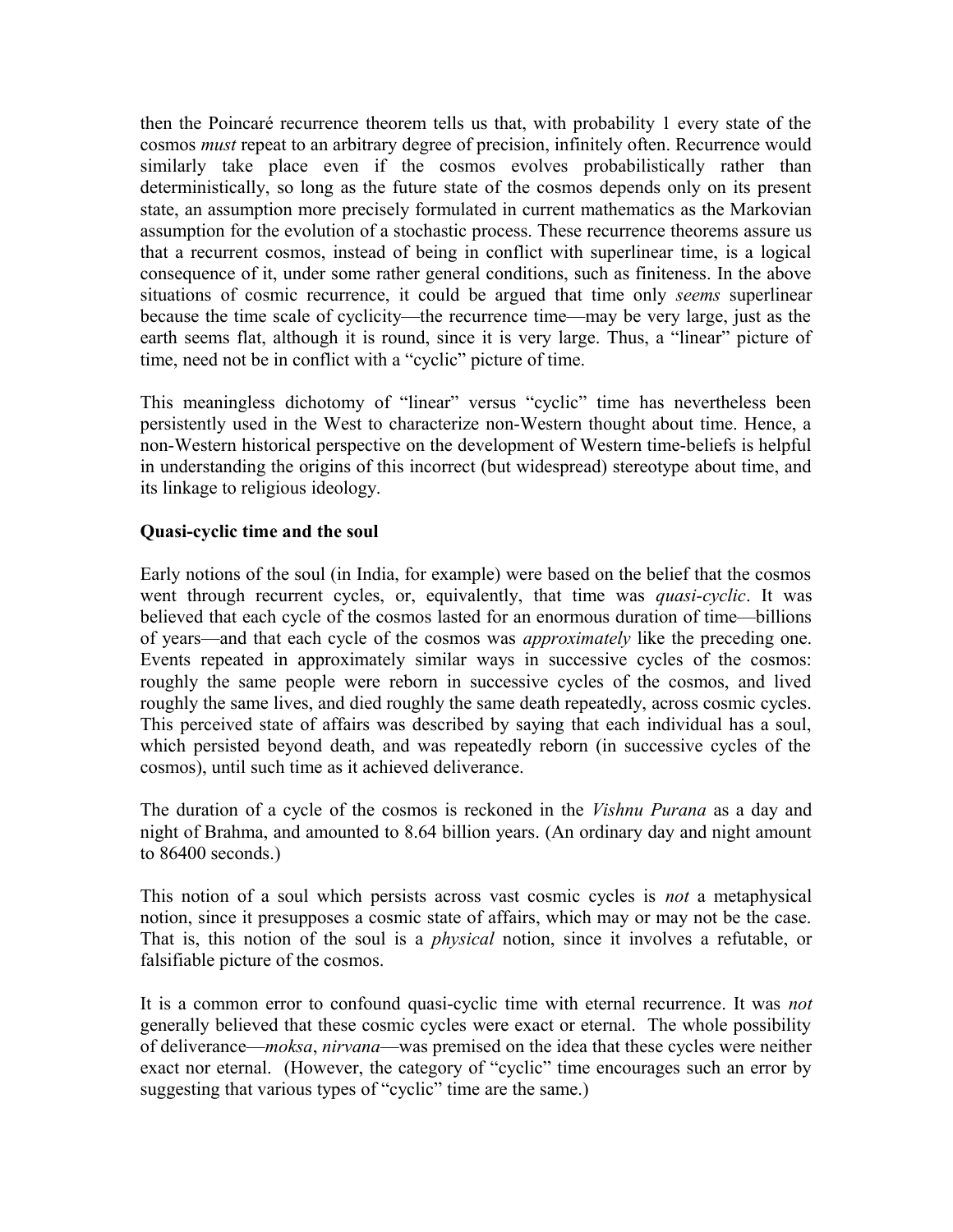In India, this was the traditional view of time and life after death held from before the time of the Buddha. The Lokāyata denied the belief in life after death as a fraud. An interesting feature of this denial is how Pāyāsi sought to establish the non-existence of the soul by performing some 37 *experiments* with dying men, and condemned felons. It is unlikely that such experiments were ever performed anywhere else.

The Buddhists did not deny this cosmic state of affairs. Indeed, popular stories like the *Jātaka* tales, clearly accepted what was then the prevalent common belief about the world. What Buddhists denied was only the *significance* of cosmic recurrence, for they denied the existence of a soul or any continuity between two similar individuals across two cycles of the cosmos. In fact, they denied also that anything essential persisted between two similar individuals across even two instants of time: they maintained that the seed in the granary is a distinct entity from the seed in the ground, which is bloated up etc. The seed in the granary cannot be the cause of a plant, because the seed in the granary remains a seed at the next instant. There is a similarity between the two seeds, and hence, due to the paucity of names, one gives the same name to both seeds. Therefore, in the Buddhist view it would not be proper to say that there is some essential sameness in an individual which persists even from birth to death: on the Buddhist view, a individual exists (unchanged) only for a single instant.

This notion of quasi-cyclic time is incorporated in artistic or mythical representations, like the Wheel of Time, the Phoenix, or the Plumed Serpent of Central America, that are found from across the world, and certainly existed in Egypt prior to the Greek or Roman empire. And, as Herodotus informs us, numerous ideas, customs, and religious beliefs were transmitted from the Egyptians to the early Greeks. Therefore, it is not surprising that a similar notion of the soul is found in the works of Plato, and was subsequently developed by the Alexandrian "Neoplatonic" philosophers.

Indeed, it is little known that this belief in quasi-cyclic time was the anchor also of early Christianity, as enunciated by one of its greatest real (as opposed to mythical) teachers, Origen of Alexandria (3rd-4th c. CE). This early-Christian notion of "cyclic" time was remarkably similar to what is today known as the "Hindu" doctrine of *karma-samskāra*. According to this doctrine the actions (*karma*) in one cycle, determine the dispositions (*samskāra*) in the next cycle, and the objective of life is taken to be deliverance (*moksa*) from these repeated births and deaths.

# **Quasi-cyclic time, immanence and equity**

Curiously, while "cyclic" time and *karma-samskāra* is today associated with casteism and inequity, in early Christianity, Origen argued in his *De Principis* that this notion demonstrated both equity and justice: equity, since God had created all souls equal, and justice, since souls were rewarded and punished in each cycle of the cosmos according to the merits or demerits they had earned from their good or bad actions in the preceding cycle. Origen's argument was not an isolated curiosity.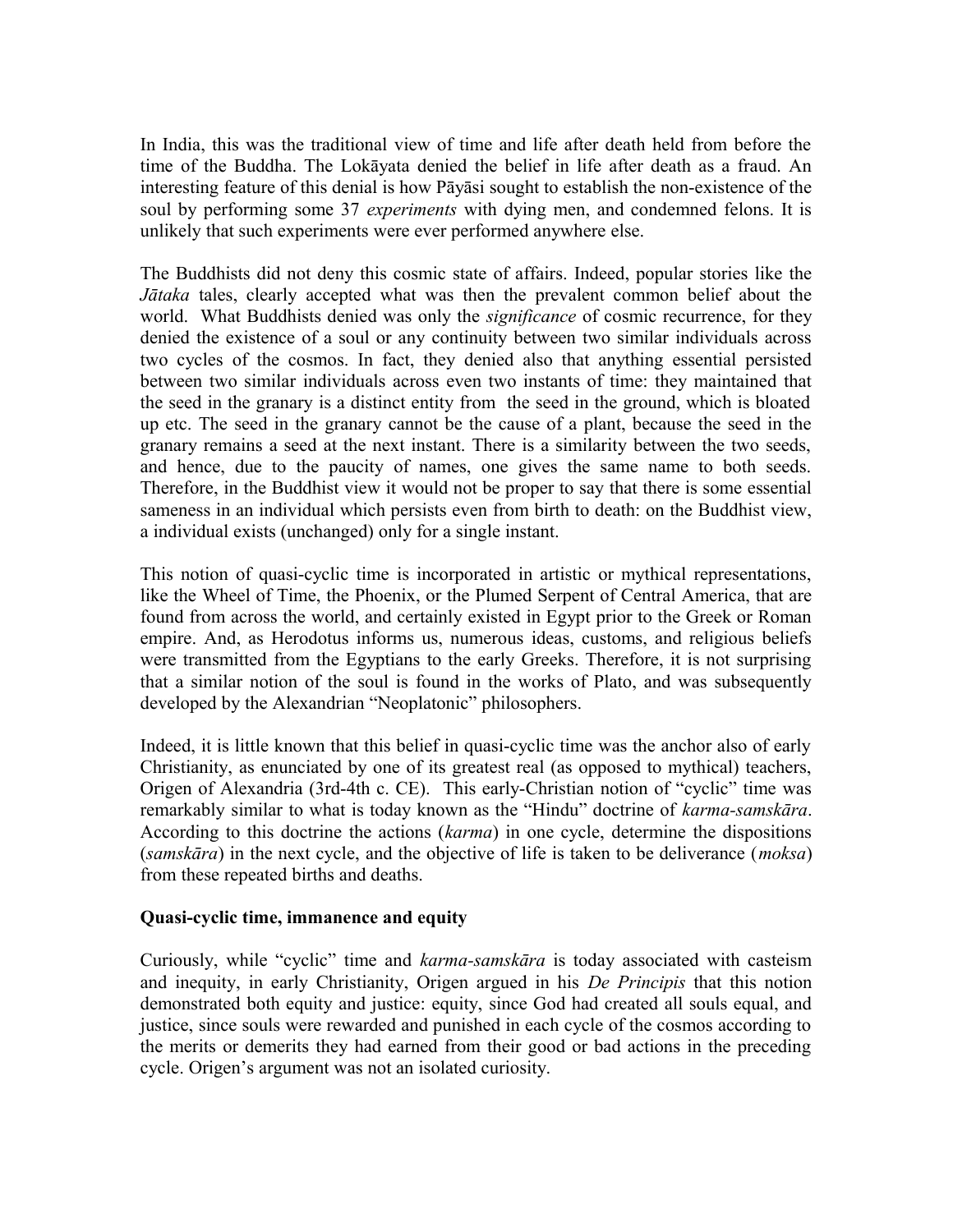Thus, the notion of equity was related to immanence or the idea of divinity with man, and hence the importance of deep introspection. The discipline of Yoga (union) is not a physical exercise, but a technique of meditation or introspection to bring about the union of atman with Brhman, inside man, and thence lead to deliverance. Mathematics (geometry) was perceived by early Greeks to be a technique, exactly like Yoga, to achieve the same goal. Thus, in Plato's *Meno*, Socrates demonstrated the slave boy's prior knowledge of mathematics, in support of his theory that all learning was but reminiscence of the prior knowledge of the soul. Likewise, Proclus explained the etymology of mathematics (from *mathesiz* or learning) as the science of learning, or the science of the soul, since he thought mathematics related to eternal truths, and forced one into an introspective state, which hence aroused the immortal soul, and induced it to recollect its past knowledge, which it had forgotten since birth.

Immanence related to equity since all souls were regarded as being part of one God. This relation is well brought out by the following story. Sankara, was the founder of Advaita Vedanta, a philosophical system which, as it name suggests, asserts that atman and Brhman are "not two" (but one). Sankara was returning from his bath in the river, when he was accosted by a *candāla* (outcaste). By force of habit, Sankara shrank back. Upon this the *candāla* taunted him, asking how Sankara could maintain this distinction when both had an atman one with Brhman, hence equal to each other. Realizing his mistake, Sankara prostrated himself before the *cāndala*. Almost every theorem of "Euclid's" *Elements* is hence about equality (not congruence), and this was unambiguously related to political equality as in the mystery story that there is "no royal road to geometry". The connection to political equality was made quite explicit in subsequent Islamic rational theology (aql-i-kalam). The lasting impact this had on Islam is obvious from the fact that religious minded emperors like Aurangazeb, even though they ruled vast empires, hence worked to earn their livelihood—something observed with great astonishment by Europeans who had never known any ruler of this sort. In the early Christian version, Origen argued that not only were all souls created equal, but they would again become equal at the end of time, since all would ultimately achieve deliverance, as in *karmasamskāra*, and there would be a time when God would be all *in* all.

This notion of an immanent God was also essentially a celebration of the creativity of life. Man creates the future cosmos (at least a tiny part of it), just because God is *in* Man (and also other living creatures). All people are hence equal, just because all people are equally parts of one God. Since these notions involved a celebration of creativity, they notions were associated with what have been called "fertility cults", such as the worship of Bacchus or Dionysius. In India, various Tantric schools have many similar practices. The relation of equity to creativity is well brought out by the Lokayata festival, today known as Holi. On the one hand it is related to the harvest, hence a celebration of creativity. The custom of throwing color on people was intended to erase the social distinctions that are displayed by means of clothes, and in fact to erase all individuality. The custom of taking bhang (marijuana) was intended to further creativity by heightening sexual passion.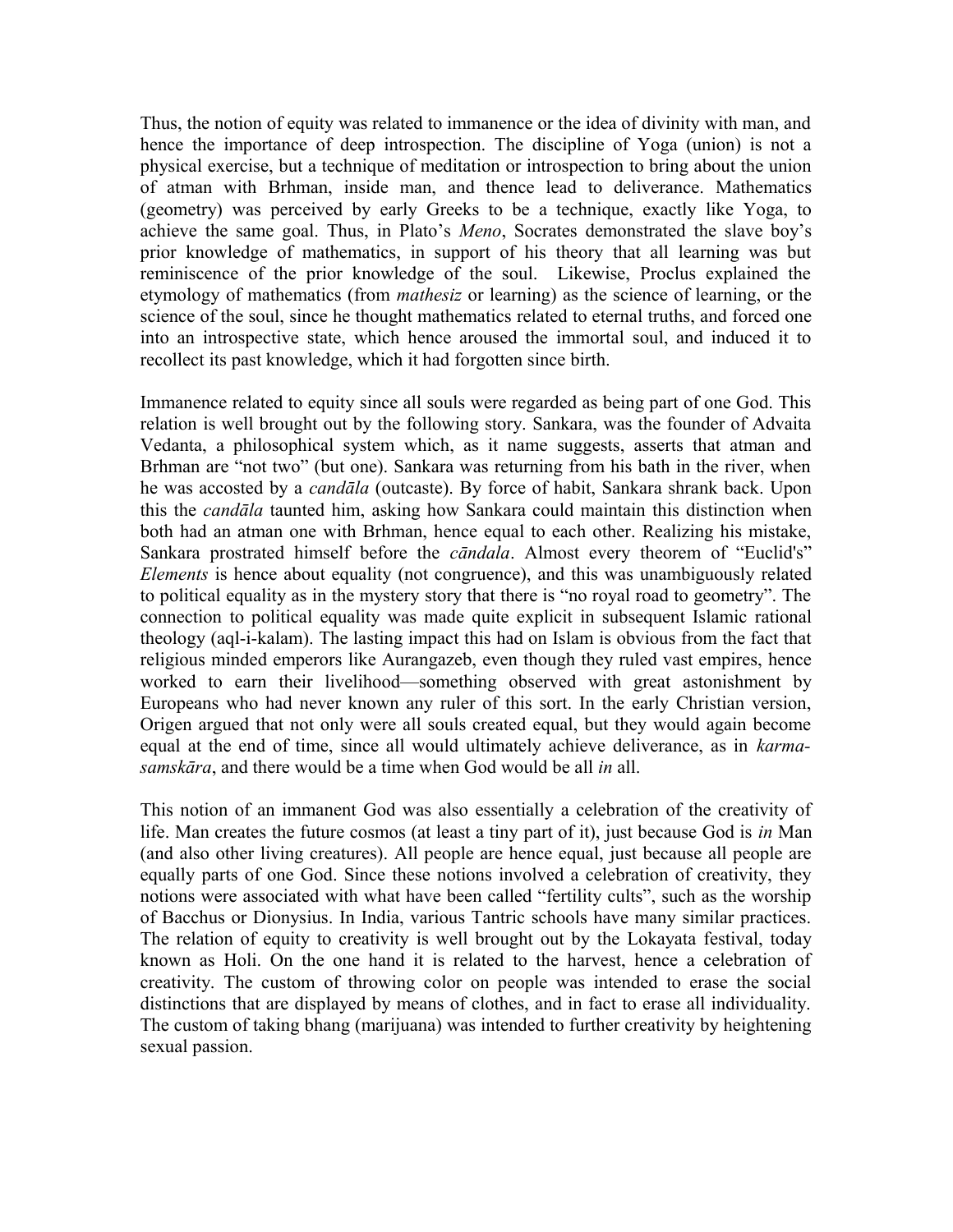### **Inequity as the basis of "linear" time**

However, after Constantine, this belief in the equity of all souls stood in the way of the political goals of the church, which now viewed the world from the imperial perspective of the Roman state: if all souls would anyway be saved what was the advantage to be gained by turning Christian? If God was within man, where was the need to fear God, and be obedient to the priest? Hence, theologians like Augustine proposed to erase equity and erect a transcendent God who would judge people and establish a simplistic moral division between good (Christians) and bad (non-Christians). In the revised picture proposed by state Christianity, all souls were NOT equal, so not all souls were eventually saved; instead God established a permanent inequity in the world, sending some souls (those of good Christians) to heaven (for ever), and other souls (non-Christians) to hell, as described in gory detail by Dante, for example. Reincarnation was accordingly changed to resurrection—life after death, just once.

Because the earlier notion of soul depended upon a view of life after death deriving from the belief in quasi-cyclic time, *time beliefs were also compelled to change with this changed notion of the soul* and of life after death. Time beliefs changed from qausi-cyclic time to "linear" *apocalyptic* time: the world, as conceived by Augustine, began a few thousand years ago, and would soon come to an end. The notion of the soul became metaphysical.

Thus, the question of "linear" versus "cyclic" time is an issue that lies at the very foundation of Western Christianity (and the related historical notion of the "West", as in Toynbee's classification, used more recently by Huntington). Rejection of that view of (apocalyptic) "linear" time would amount to a denial of the entire religious ideology of state-Chistianity, as it is understood today. This explains the significance and importance to the West of the competitive stereotype of "linear" time versus "cyclic", directed as much against early Christianity as it is directed against non-Western views of time.

### **The Western misrepresentation of quasi-cyclic time as supercyclic**

Augustine argued against Origen's view, by misrepresenting "cyclic" time as eternal recurrence or a state of affairs where deliverance was available to none. He asserted that the cosmos would recur exactly, so that even Jesus Christ would be repeatedly reborn and repeatedly crucified, so that no one could be saved: "Heaven forbid that we believe this, for Christ having died once for our sins, rising again, dies no more." Augustine then rejected this state of affairs on the grounds of "fatalism" (which, he quibbled, was different from "determinism").

This was certainly a misrepresentation of non-Western views, where deliverance from the cycle of birth-death-rebirth was not only held to be possible, it was regarded as the ultimate aim of life. This was also a misrepresentation of Origen who explicitly stated:

"And now I do not understand by what proofs they can maintain their position, who assert that worlds sometimes come into existence which are…in all respects equal. For…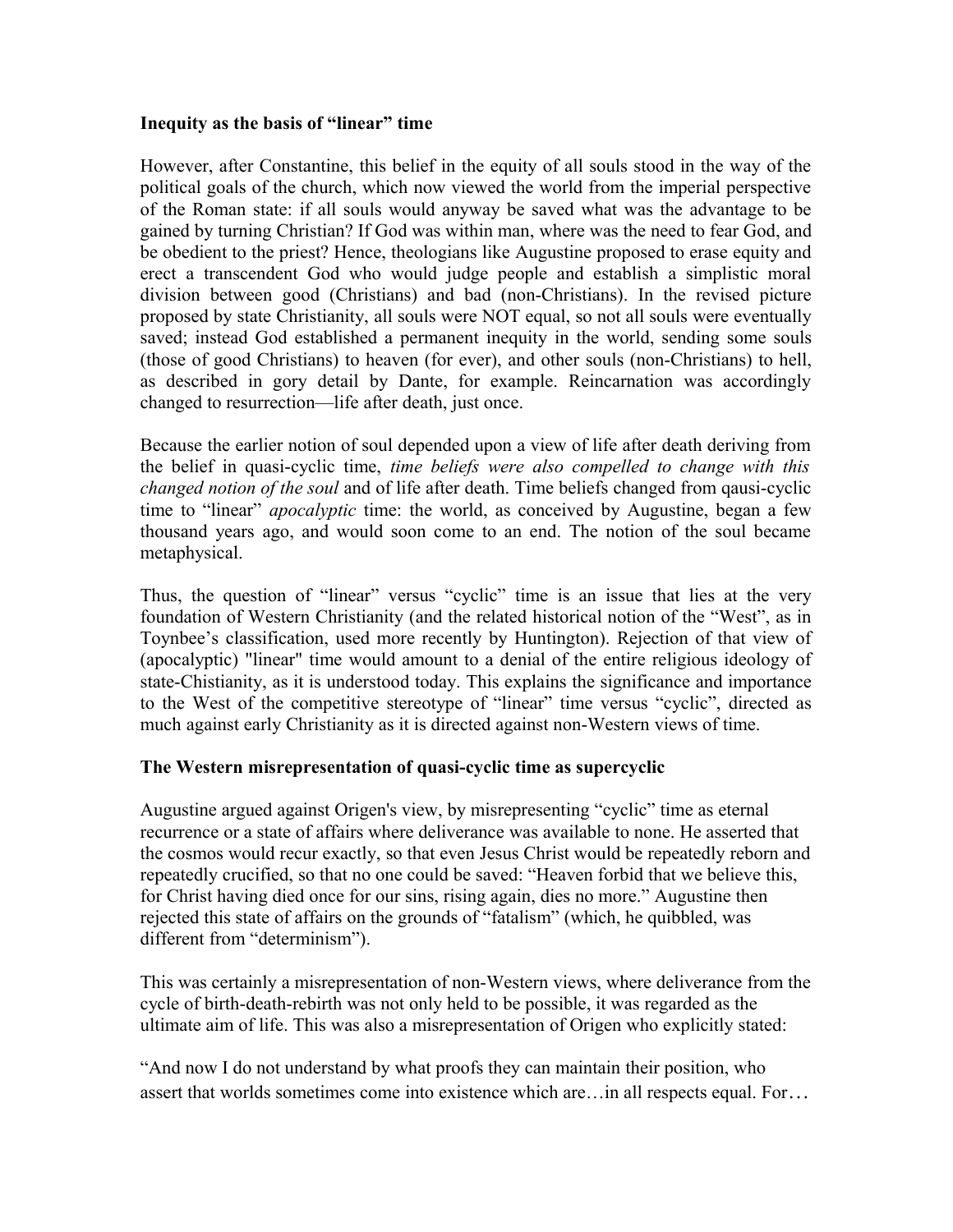then it will come to pass that Adam and Eve will do the same things which they did before: there will be a second time the same deluge…. So therefore it seems to me…that a diversity of worlds may exist with changes of no unimportant kind…in that age [world] which preceded this, Christ did not suffer…." (*De Principis*, Book II, chp. III.4-5)

Augustine's misrepresentation of "cyclic" time may be presented thus: time was thought to be quasi-cyclic, whether in *karma-samskāra* or in Origen's teachings; however, Augustine misrepresented quasi-cyclic time as *supercyclic* time—a situation (of "eternal and exact recurrence") where no change is possible in the cosmos, which repeats mindlessly like a stuck record (this "repetition" being in some implicitly assumed notion of increasing time, external to the cosmos, perhaps in the mind of God). Most Western thinkers have fallen into the same Augustinian trap of confounding "cyclic" time with "eternal recurrence" because they lacked even the words required to make a distinction between different varieties of "cyclic" time.

Therefore, Augustine's misrepresentation of Origen's notion of "cyclic" time has confused a long line of Western thinkers, like Nietzsche who founded an entire philosophy on this misunderstanding of "cyclic" time as supercyclic time or "eternal recurrence of the same. The same confusion between quasi-cyclic time and eternal recurrence can be found in T. S. Eliot, or in Mircea Eliade' *The Myth of the Eternal Return*.

Starting from Newton, the same confusion about "cyclic" time persists in scientific theory to this day. For example, Stephen Hawking and G. F. R. Ellis, in their *Large Scale Structure of Spacetime* argue against closed time loops (a third variety of partially "cyclic" time, distinct from quasi-cyclic time and super-cyclic time) repeating exactly Augustine's mistaken arguments. The first step of the argument confounds any sort of cyclicity with eternal recurrence, and the second step rejects eternal recurrence on grounds of fatalism. More recently, arguments in the scientific literature related to the Grandfather paradox of time travel, which involves a loop in time, have again endlessly repeated Augustine's wrong arguments. The confusion between quasi-cyclic time and eternal recurrence seems to reverberate eternally in Western thought: "cyclic" time represents "eternal recurrence" hence fatalism, and should hence be rejected. On the contrary, as this author has pointed out, such closed loops in time, being causally inexplicable from the past, are the way to have spontaneity, or creativity, within the frame of current physical theory.

Thus, the Western stereotype of non-Western views of time involves involves a very deep-seated and long-standing confusion about the nature of time within Western thought, starting from Augustine and stretching down to people like Newton, Einstein, Hawking etc.

There are a few other aspects of non-Western views of time that deserve at least a brief mention.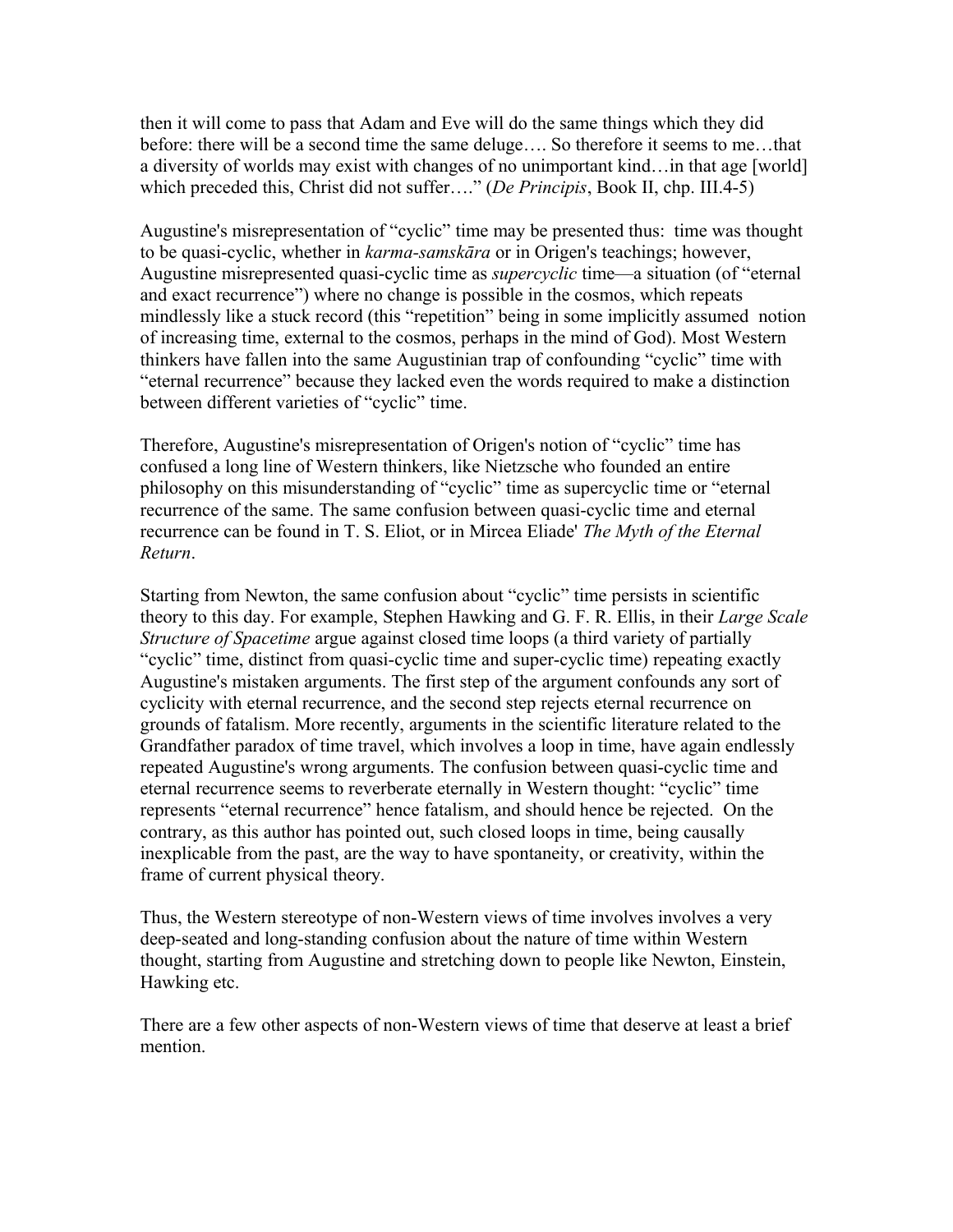#### **Discrete versus continuous time**

First, consider the issue of discrete versus continuous time. The belief that time is a continuum is forced in present-day physics, as we have seen, only by the Western understanding of the calculus, based on an idealistic understanding of mathematics. However, the calculus, as it developed in India, over a couple of centuries before Newton, incorporated a different understanding of mathematics, that could be called a realistic understanding. The difference between the two may be explained with reference to the Buddhist denial of the existence of the soul. The Buddhists (especially followers of Nagarjuna's *sunyavāda*) maintain that between two instants of time, an individual changes, and there is nothing "essential" in the individual that remains the same. In common parlance, and for practical purposes, we neglect or zero the differences as inconsequential, or non-representable, due to a paucity of names.

Let us now apply this understanding to a number like  $\pi$ , which symbol denotes the ratio of the circumference of a circle to its diameter. No matter how we try to express this number, it cannot be specified—that would require a supertask. In idealist (formal) mathematics, it is asserted that there really is such a number, although any actual representation of it will always only be approximate or erroneous. In realistic mathematics it would be asserted that calculations can only be done with an actual representation, and not an idealized one. There is a paucity of names, and therefore we use a representation appropriate for a given practical purpose, zeroing certain things treated as non-representable. The subtle difference between the two positions is brought out very clearly in the representation of such numbers on a computer; the actual numbers (floating point numbers) do not follow the same rules or "laws", such as the associative law for addition, that the ideal "real" numbers are supposed to obey.

This leads to a fundamentally different understanding of "infinitesimals" (as nonrepresentable quantities discarded in a calculation), which presented such a problem for Newton and Leibniz. However, all practical conclusions drawn from the calculus, use realistic mathematics, and computation, rather than idealistic mathematics. Therefore, the idealistic point of view, which forces time to be continuum in physics, involves the superposition of "extra baggage" from Western metaphysics, and there is no real need to believe that: time may well be regarded as discrete or atomic, provided one does the calculus with a different philosophy of mathematics. The point here is not to argue that time is, in fact, discrete, but rather that the discreteness or continuity of time should not be fixed purely from mathematical and metaphysical considerations, since these metaphysical considerations could be fundamentally different in the non-West.

### **Atomically structured time and quasi truth-functional logic**

The second question concerns the link between time beliefs and logic. Time may be related to logic through Wittgenstein's notion of logical worlds: the state of the physical world at an instant of time can be specified by specifying all the statements that are true at that instant of time. In the West it has been believed that if A is true at an instant of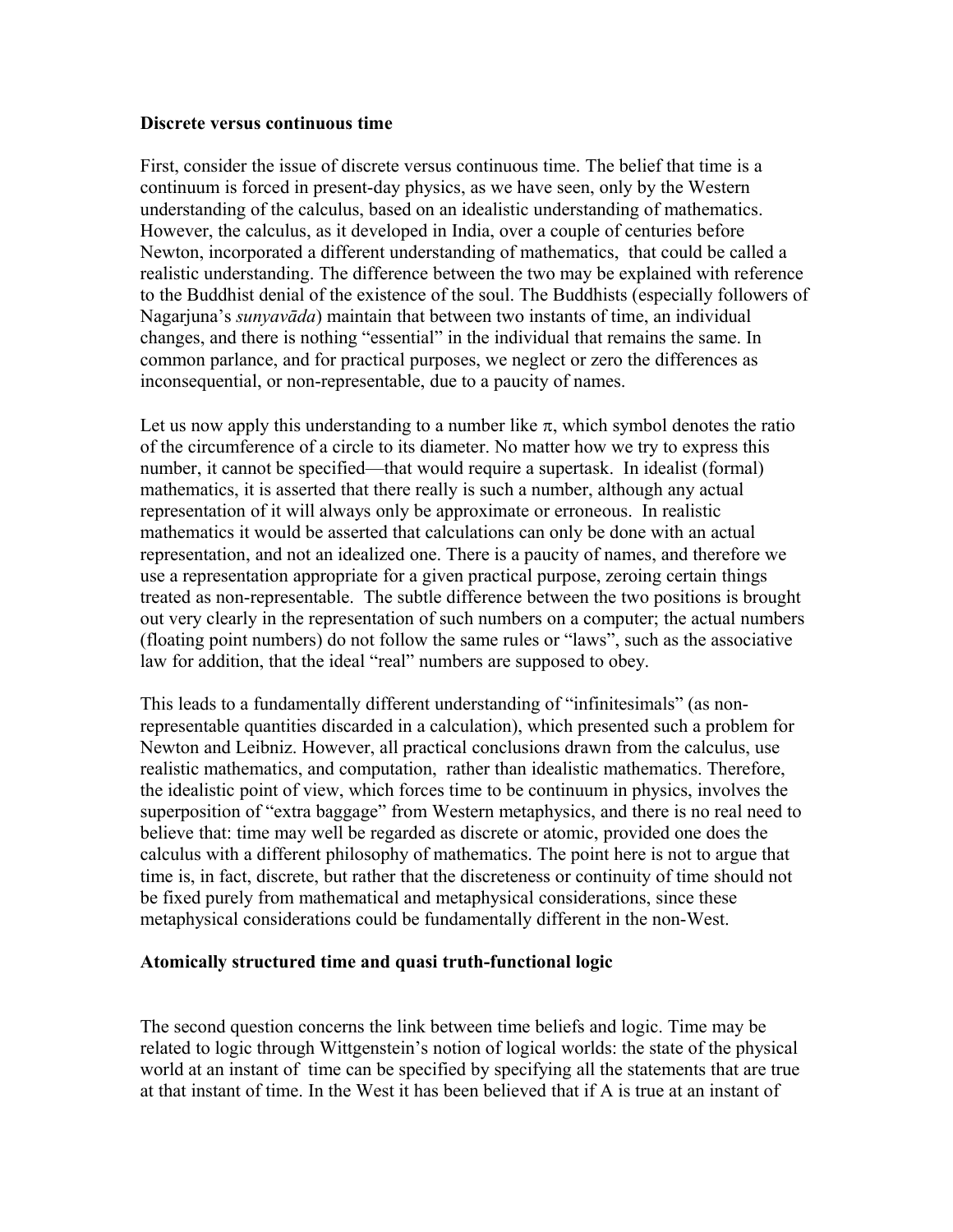time, then its negation ~A cannot be true at that very instant. Certainly there are schools of thought in the non-West which also subscribe to this belief, but it is not universal. Buddhist and Jaina logics permit both A and  $\sim$ A to be true at an instant of time. This involves the concept of an atomically *structured time*. The classical way to explain this would be to think of an instant of time as a microcosm. However, a modern explanation for this state of affairs can be provided using *microphysical* loops in time.

Imagine that one has a time machine, and that one puts Schrödinger's cat (now dead) on board the time machine and sends it back to the time of Schrödinger. The events here described from a future perspective would actually have been observed by Schrödinger somewhat differently: for Schrödinger, the "observed" sequence of events would have been that time spontaneously and inexplicably splits into two streams (both part of this world), in one of which the cat is alive, and in the other it is dead. (At the microphysical level, one can actually "see" a somewhat analogous phenomenon of a photon or a particle of light splitting into an electron-positron pair, which may later recombine to produce back a photon. The positron has exactly the properties of an electron travelling back in time, so the process can also be described as an electron executing a closed circuit in time.) These two streams of time, witnessed (or rather inferred) by Schrödinger, are NOT "parallel" worlds, for the two worlds do meet, and the two cats would coalesce back into a single cat at the time we put the cat into the time machine.

In place of imaginary time machines, one can construct a more realistic desktop model involving parallel computing, although understanding this requires a little more technical knowledge. In parallel computing, a single process executing on parallel processors may be in multiple states at a "single instant" of time. Needless to say, "parallel" is a bit of a misnomer, since it is an essential feature of parallel computing that the processors (logical worlds, in the Wittgensteinian sense) and processes communicate with each other, and that they branch and collapse. Time, so to say acquires a structure, and it is necessary to take into account this structure to understand the semantics of formal parallel computing languages.

Microphysical closed time loops enable us to understand how an atom of time can nevertheless have a structure, in the sense that multiple logical worlds are attached to a single instant of time. This structure is manifested not by further subdivision of the atomic instant, but by a change of logic. In such a situation of an atomically structured time, it is perfectly possible to have both A and not-A valid at a single instant of time that cannot be further decomposed.

This notion of an atomically structured time or a structured instant is the basic unit of reality in Buddhism. It leads to the alternative notion of "causality" in Buddhism, called *paticca samuppāda*, or "conditioned co-origination". The present is not the cause of the future, but the future cooriginates, conditioned by the past. *paticca samuppāda* is identified by the Buddha as the key to his Dhamma. Thus, the use of a logic of four alternatives in Buddhism is not incidental to Buddhism but is integrally linked to its world-view, for it is only through an understanding of the "causes" of *dukha* that one can remove it.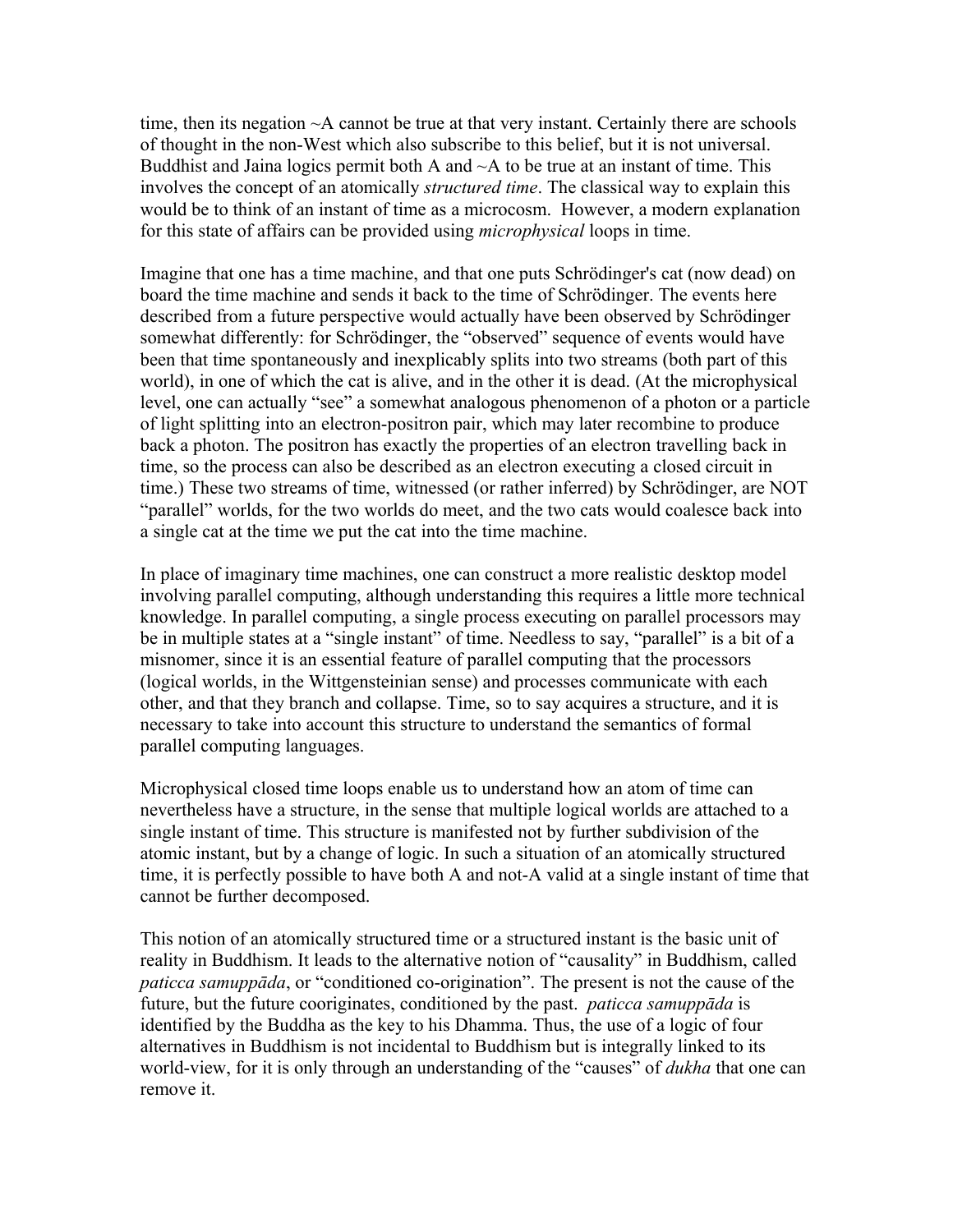### **Ontically broken time**

The common terminology of the "laws" of physics—for example, Newton's laws of motion—is related to the theological idea that creation was a one-time process, and that subsequent states of the cosmos were controlled by God using "laws". This idea of a clockwork cosmos is denied in many non-Western systems of thought. Al *Ghazālī* , argued from a different perspective, where the world is continuously created by God. In this situation, any "causal" connection becomes a restraint on the powers of God, hence the existence of "causal" connections was denied by al Ghazālī . He, of course, conceded that there are observed regularities in the cosmos, but explained them as arising from force of habit: God habitually creates smoke with fire, he is not obliged to do so. Of course, one does not know on what time scale God changes habits, but it could be imagined that the cosmos is such that not only would physical theories change, but physics itself would change, over a time scale of, say, a thousand years.

More to the point, this helps us to see the historical evolution of the idea of the "laws of God". Thus, al Ghazālī was speaking about an immanent God, the apparent restrictions on whose powers were all too obvious. When this was taken over in the West, as by John Scotus Duns, it created a problem, because it was supposed (at least by the opponents of this point of view) that this description concerned a transcendent God. Under those circumstances, God would become a terrible tyrant, since one would never know what to expect next. Accordingly, God's intervention was toned down, and his role limited to instituting laws. This led eventually to superlinear time.

### **Annotated bibliography**

For the tense structure of the Hopi language see B. Whorf, "An American Indian model of the universe", in: R. M. Gale ed., *The Philosophy of Time*, McMillan, London, 1968, pp. 378–86. The relation of *paticca samuppāda* to the logic of structured time is covered in C. K. Raju, "The transformation of time in tradition", chp. 11 in: *The Eleven Pictures of Time*, Sage, 2003. For a more formal description of structured time and its relation to quasi truth-functional logic in the context of quantum mechanics, see C. K. Raju, "Quantum mechanical time", chp. 6b in *Time: Towards a Consistent Theory*, Kluwer Academic, Dordrecht, 1994. This latter book also contain an account of the clash between different notions of time assumed in "different" areas of knowledge like science, and the philosophy of science in "Mundane time", chp. 8, and also an account of how changing time beliefs leads to a new type of equations (functional differential equations) in chp. 5b, "Electrodynamic time". For some more information about those equations, and a solution see, C. K. Raju, "The electrodynamic two body problem and the origin of quantum mechanics", *Found. Phys.* **34** (2004) pp. 937–62. The proof of the Poincaré recurrence theorem may be found in any text on thermodynamics, and the proof of a very general version is in "Thermodynamic time", chp. 4 in *Time: Towards a Consistent Theory*, along with an account of the difficulties in calculating the Poincaré recurrence time.